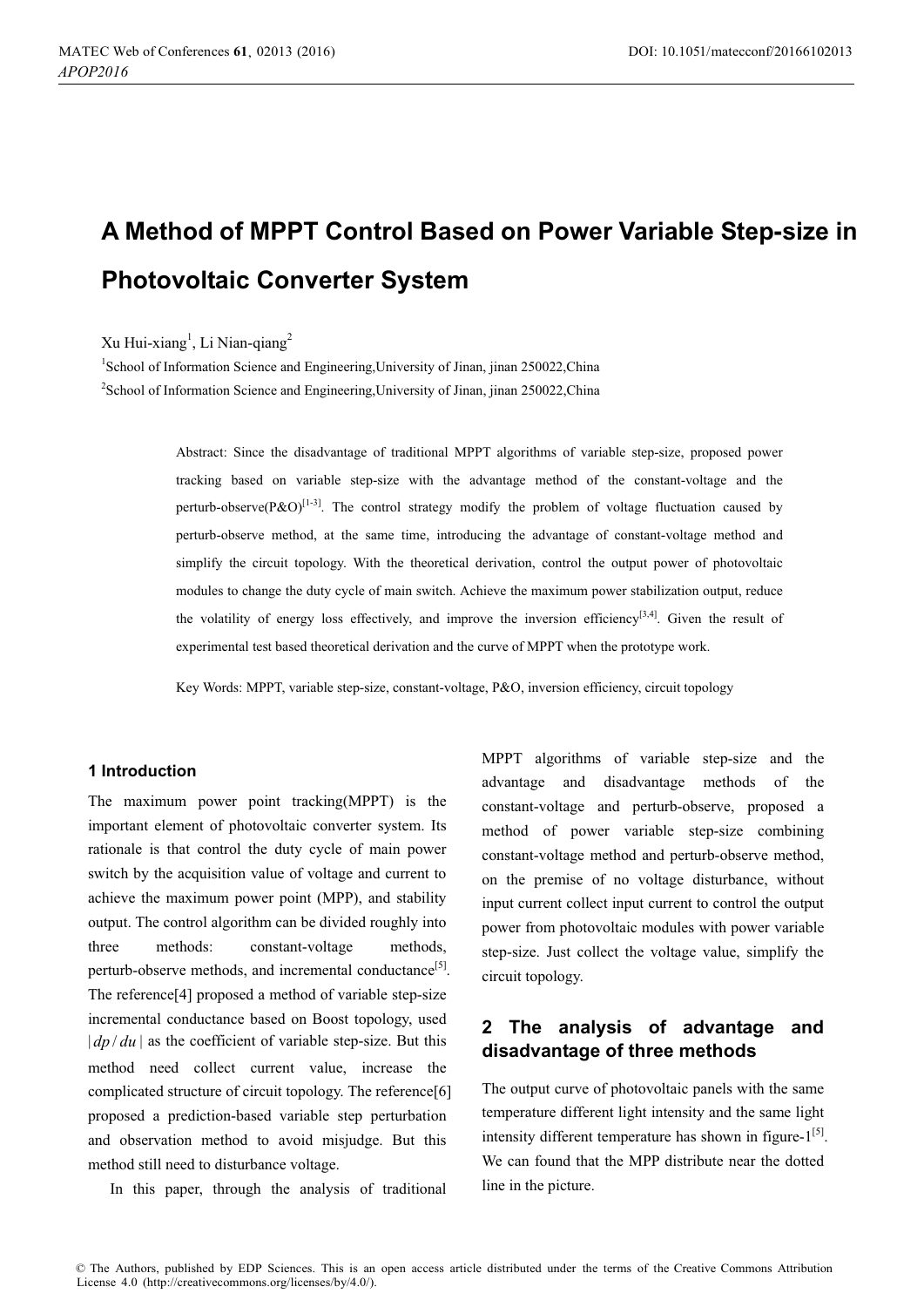

**Fig.1** The curve of the same temperature different light intensity and the same light intensity different temperature

The thought control of constant-voltage method is fixed the input voltage on the dotted line to achieve the MPP, with low control precision, low efficiency, and can not tracking in real time $[2,7]$ .

Compared to constant-voltage method, the method of perturb-observe is more widely used. Judgment the change of power before and after and disturbance voltage to achieve MPPT $[5,8]$ . But the disturbance is a kind of interference will occur voltage fluctuation, and reduce the converter efficiency.

The traditional variable step-size incremental conductance achieve MPPT through two ways: P-U derivation and power variation rate . The former must collect current value for the accurate calculation will complicate the circuit topology. The latter need to judgment and determine multiple stages, its will increase the complicate of algorithm with a complexity circuit topology.

# **3 A Method Of Mppt Control Based On Power Variable Step-Size**

#### **3.1 Control principle**

Aim at the issue of complicate circuit based on  $|dp/du|$  as variable step-size, and the problem of the constant-voltage and the perturb-observe, proposed a method of MPPT control based on power variable step-size, without current collect, and no voltage disturbance, computing power increment( $\Delta p$ ) by the

value of voltage, control output power of photovoltaic to achieve MPPT. The figure-2 shown the curve of P-V. According to the method of constant-voltage, set the range of MPP, which is usually about 0.8 times of open-circuit voltage. Instead of  $|dp/du|$ . used  $\Delta p$ as the parameter of variable step-size, closer it gets to the MPP, smaller the step-size. When the  $\Delta p$  is zero, collect voltage and judgment whether within the 0.8 times rage of open-circuit voltage to avoid misjudgment. Change the duty cycle of the main switch by control output power of photovoltaic, accordingly change the input voltage, and adjust the output load. When get the MPP, because of the power constantly, the input voltage will not change, reducing the voltage fluctuation.



**Fig.2** The curve of P-V

#### **3.2 Theoretical Derivation**

The figure-3 shown the equivalent output circuit of the photovoltaic<sup>[9]</sup>. The *Cin* is a large capacity electrolyte capacitor use for balance the instantaneous power of DC side and Ac side. According to the law of conservation of energy, the output energy of photovoltaic  $(Epv)$  is equal to the sum of the input energy of converter( $E_i$ ) and the energy( $Ec$ ) stored in *Cin* :



**Fig.3** equivalent output circuit of the photovoltaic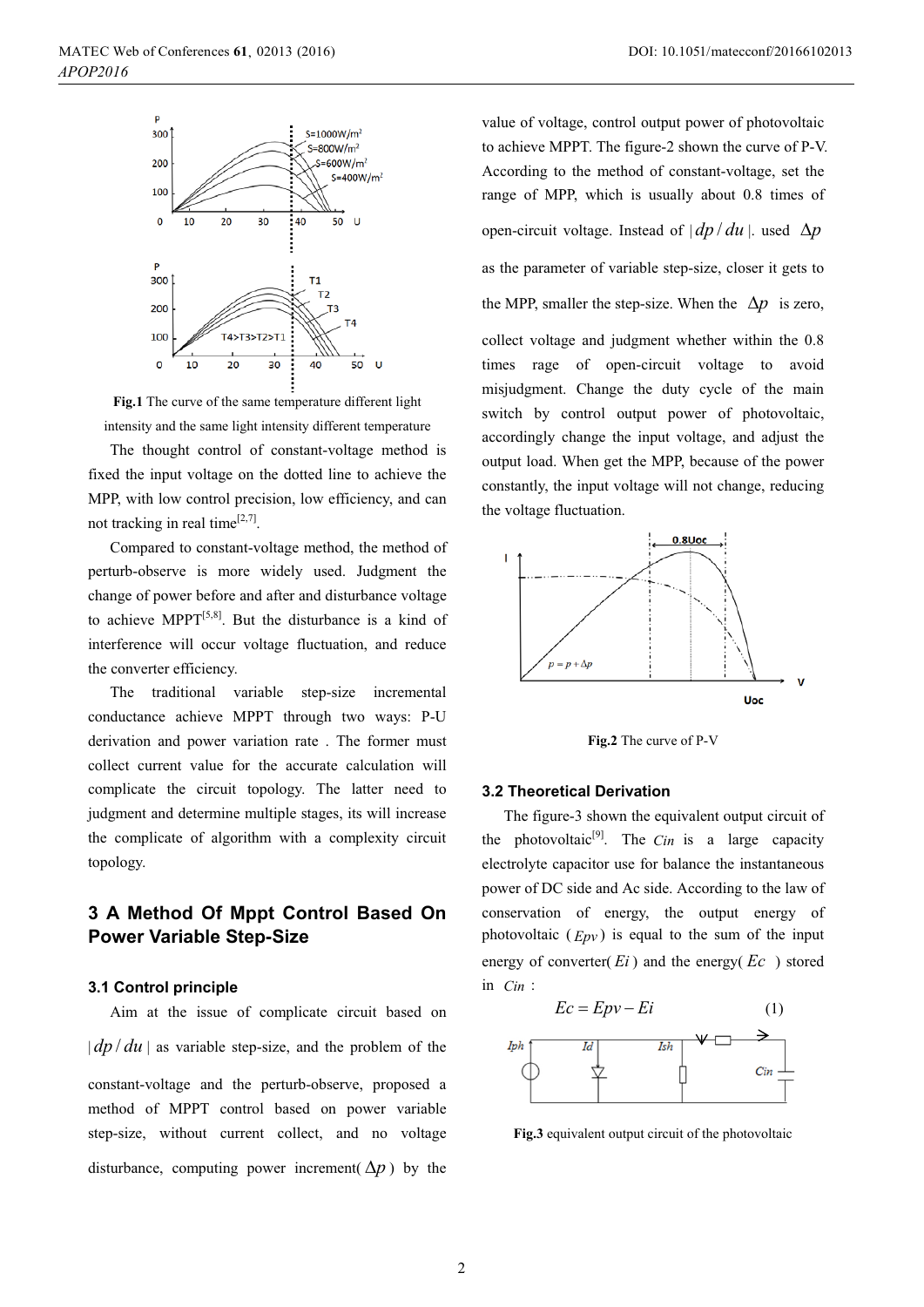Let  $T_p$  as a power cycle,  $Ppv$  is the average output power of photovoltaic,  $P_i$  is the input power of converter, in a power cycle, the above formula can be written as:

$$
\frac{1}{2}C_{in}U_{t+Tp}^2 - \frac{1}{2}C_{in}U_t^2 = P_{pv}Tp - \int_t^{t+Tp} p_i dt
$$
\n(2)

In the formula,  $U<sub>i</sub>$  is the capacitor voltage in t moment,  $U_{t+m}$  is the capacitor voltage after a power cycle. Set  $t_0$  to  $t_1$ ,  $t_1$  to  $t_2$ , the average output power was  $P_1, P_2$ , and the electrolytic capacitor voltage at the time of  $t_0$ ,  $t_1$  and  $t_2$  are respectively  $U_0$ ,  $U_1$  and  $U_2$ . Take

 $t_1 = t_0 + T_p$ ,  $t_2 = t_1 + T_p$  into the formula 2:

$$
\frac{1}{2}C_{in}U_1^2 - \frac{1}{2}C_{in}U_0^2 = P_1T_p - \int_{t_0}^{t_1} p_i dt
$$
 (3)

$$
\frac{1}{2}C_{in}U_{2}^{2}-\frac{1}{2}C_{in}U_{1}^{2}=P_{2}T_{p}-\int_{t_{1}}^{t_{2}}p_{i}dt
$$
\n(4)

Because the grid energy is equal in two consecutive power cycles, so

$$
\int_{t_0}^{t_1} p_i dt = \int_{t_1}^{t_2} p_i dt
$$
 (5)

subtract  $(3)$  from  $(4)$ :

$$
\Delta p = \Delta P_{pv} = P_2 - P_1 = \frac{Cin}{2Tp} (U_2^2 - 2U_1^2 + U_0^2)
$$
\n(6)

*Tp Cin* 2 is a constant,  $\Delta p$  is power variation, take

2  $\boldsymbol{0}$ 2  $\Delta p = U_2^2 - 2U_1^2 + U_0^2$  as the parameter of variable step-size. The calculation formula of duty cycle D and switch cycle *Ts* is[10]:

$$
D = \frac{Ug}{N \bullet Upv + Ug}
$$
(7)  

$$
Ts = Lp \bullet Pop(\frac{\sin \varphi_G}{Upv \bullet D})^2
$$
(8)

In formula (8), the *Pop* is the output peak power of converter and the *Upv* is the input voltage of converter, control the *Ts* and *Upv* by change the value of *Pop* , adjusting the duty cycle of switch and matching output

impedance. The MPPT control flow chart of the method shown in figure-4.



**Fig.4** The MPPT control flow chart

## **4 Prototype testing and experimental curves**

In this paper, the converter rated capacity is 230VA, input DC 30V, output AC 220V, the main power MOSFET used IRF4321, and the parasitic capacitance  $\cos s = 390 pF$ , the primary induction of the main power switches is 5.4  $\mu$ *H*, the leak inductance is  $0.2 \, \eta H$ , the ratio of turns is 1:6, the clamp capacitance  $Ca = 3.3 nF$ , the leak inductance recovery resistance  $R1 = 100K$ , the clamp diode used ES1D, the switch tube in secondary side used 17N80, and the commutation diode used C2D05120.

The experiment waveform are shown in figure-5. Figure-5(a) shown the Simulation of light intensity and temperature change curve in a day[9,11-12]. The figure-5(b) shown the Prototype maximum power point tracking in real time and the efficiency of MPPT. We can clearly see that, the power point stable near the MPP and the efficiency achieve 99.3%. The figure-6(c) shown the grid voltage waveform with the peak value is about 330V, and very smooth. The output converter efficiency can reach 96.2%.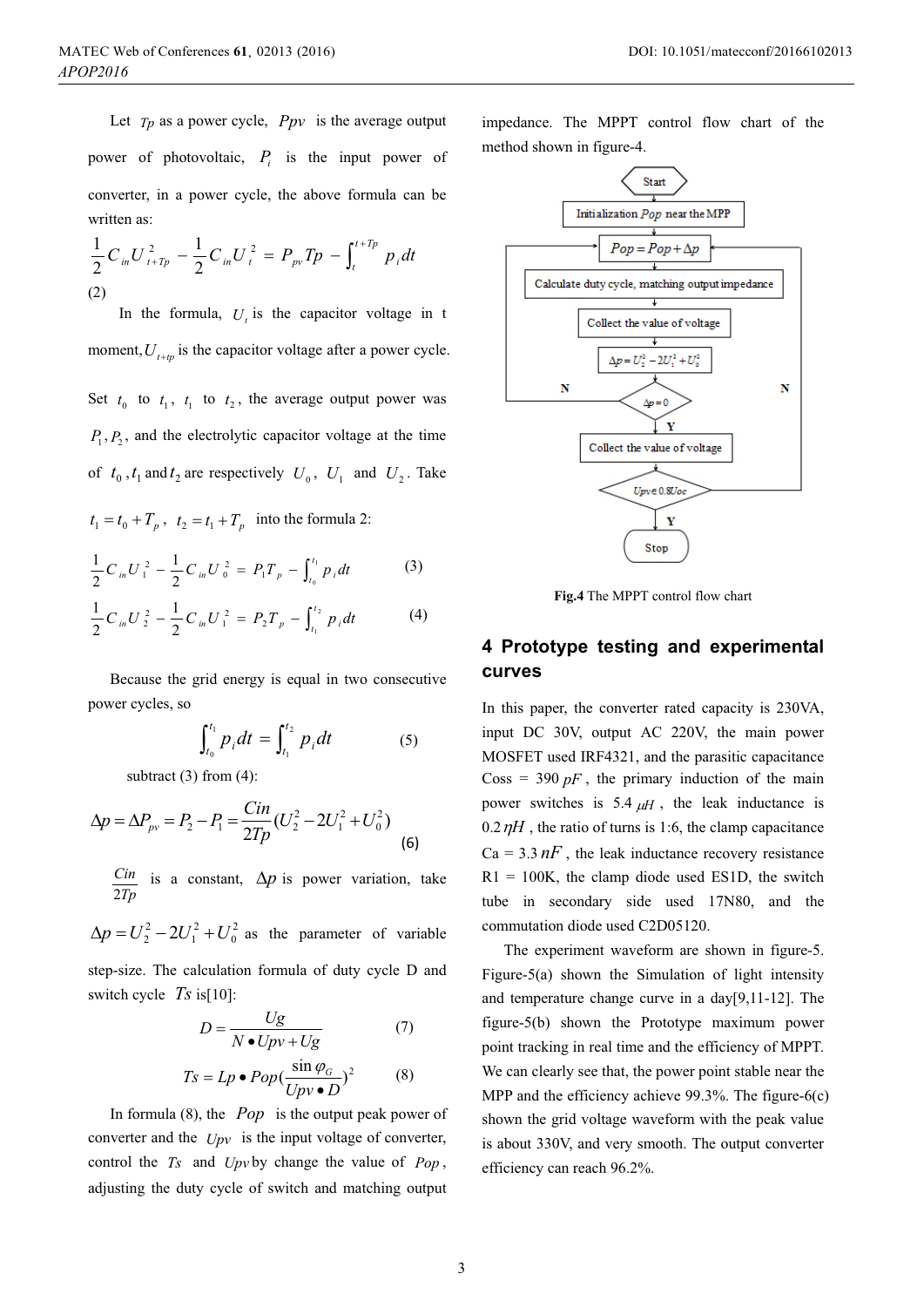

**(a) The curve of light intensity and temperature** 



**(b) The curve of MPPT and the efficiency** 



**(t=10ms/lattice, peak value=100V/lattice)** 

#### **(c) The converter AC output voltage**

**Fig. 5** Prototype testing and experimental curves

### **5 Conclusion**

The Method of MPPT Control Based on Power Variable Step-size combining the advantage of constant-voltage and the perturb-observe, remove the circuit topology of current acquisition, simplify the circuit topology, reduce the algorithm requirements to the bottom of hardware. Improved the issue of voltage

fluctuation caused by the method of perturb-observe, and the complicate of circuit topology and algorithm in traditional variable step-size incremental conductance.

## **References**

- 1. WANG Ya-nan, YANG Xu-hong, WANG Jun-cheng, etc. One Novel Variable Step-size Strategy of MPPT for Photovoltaic System[J]ELECTRIC DRIVE,2015(01):54-57
- 2. XIONG Yuansheng, YU Li1, XU Jianming. MPPT control of photovoltaic generation system combining constant-voltage method with perturb-observe method[J]. Electric Power Automation Equipment,2009(06):85-88
- 3. Xue Yang, Wang Sha. Fuzzy Control Based on P&O Applied In Photovoltaic Maximum Power Tracking[J]. ACTA ENERGIAE SOLARIS SINICA,2014(09):1622-1626
- 4. LAI Dong-sheng, YANG Ping. Variable Step-size Incremental Conductance Used in Maximum Power Point Tracking Control of PV Power System[J]. Power Electronics,2012(3):40-42
- 5. XU Peng-wei, LIU Fei, LIU Bang-yin, DUAN Shan-xu. Analysis, Comparison and Improvement of Several MPPT Methods for PV System[J]. Power Electronics,2007(05):3-5
- 6. LIU Zeng-huan, LI Jie. Application of power prediction-based variable step perturbation and observation method in PV MPPT[J]. Manufacturing Automation,2015(02):2-4
- 7. YU Yun-jun, ZHANG Xiang, WANG Shi-sheng, ZHANG Yan-fei. Review of incremental conductance method for photovoltaic power generation MPPT[J]. Chinese Journal of Power Sources,2014(12):2440-2444
- 8. Wu Junjuan, Jiang Yida, Wang Qiang, Sun Xiaofeng. An Improved MPPT Control Algorithm of PV System[J]. ACTA ENERGIAE SOLARIS SINICA,2012(03):478-482
- 9. Yang Yongheng Zhou Keliang. Photovoltaic Cell Modeling and MPPT Control Strategies[J]. Transactions of China Electrotechnical Society, 2011(12):40-45